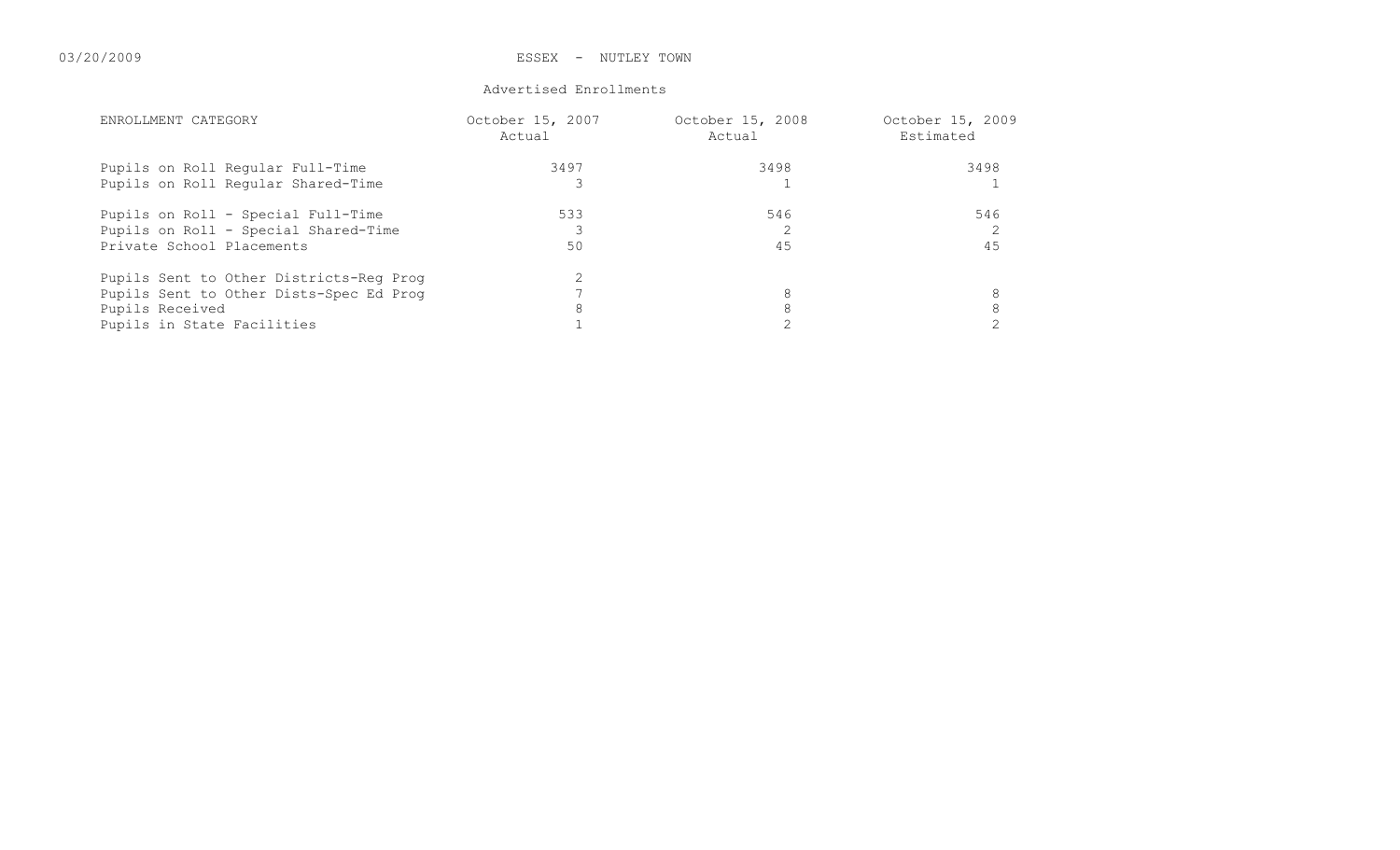#### Advertised Revenues

| Budget Category                                 | Account      | $2007 - 08$<br>Actual | $2008 - 09$<br>Revised | $2009 - 10$<br>Anticipated |
|-------------------------------------------------|--------------|-----------------------|------------------------|----------------------------|
| OPERATING BUDGET                                |              |                       |                        |                            |
| Budgeted Fund Balance - Operating Budget        | $10 - 303$   |                       | 1,162,802              |                            |
| Withdraw from Cap Res-Excess Cost & Oth Cap Prj | $10 - 309$   |                       | 613,273                |                            |
| Transfers from Other Funds                      | $10 - 5200$  | 1,166,436             |                        |                            |
| Revenues from Local Sources:                    |              |                       |                        |                            |
| Local Tax Levy                                  | $10 - 1210$  | 42,055,862            | 43, 162, 248           | 45, 383, 331               |
| Tuition                                         | $10 - 1300$  | 149,591               | 124,552                | 131,730                    |
| Transportation Fees from Other LEAs             | 10-1420-1440 | 111,952               | 70,000                 | 60,000                     |
| Interest Earned on Capital Reserve Funds        | $10-1$ XXX   | 10,431                | 12,000                 | 400                        |
| Other Restricted Miscellaneous Revenues         | $10-1$ XXX   | 83,358                | 40,000                 | 200,000                    |
| Unrestricted Miscellaneous Revenues             | $10-1$ XXX   | 167,917               | 745,000                | 152,615                    |
| SUBTOTAL                                        |              | 42,579,111            | 44, 153, 800           | 45,928,076                 |
| Revenues from State Sources:                    |              |                       |                        |                            |
| Core Curriculum Standards Aid                   | $10 - 3111$  | 2,799,975             |                        |                            |
| Transportation Aid                              | $10 - 3120$  | 345,006               |                        |                            |
| Special Education Aid                           | $10 - 3130$  | 2, 235, 481           |                        |                            |
| Bilingual Education                             | $10 - 3140$  | 65,426                |                        |                            |
| Extraordinary Aid                               | $10 - 3131$  | 142,583               | 253,871                | 100,000                    |
| Consolidated Aid                                | $10 - 3195$  | 475,088               |                        |                            |
| Additional Formula Aid                          | $10 - 3196$  | 360,587               |                        |                            |
| Categorical Special Education Aid               | $10 - 3132$  |                       | 2,184,130              | 2, 251, 799                |
| Equalization Aid                                | $10 - 3176$  |                       | 4,682,151              | 4,869,990                  |
| Categorical Security Aid                        | $10 - 3177$  |                       | 294,869                | 316,709                    |
| Categorical Transportation Aid                  | $10 - 3121$  |                       | 360,632                | 459,373                    |
| SUBTOTAL                                        |              | 6, 424, 146           | 7,775,653              | 7,997,871                  |
| Revenues from Federal Sources:                  |              |                       |                        |                            |
| Medicaid Reimbursement                          | $10 - 4200$  |                       |                        | 12,548                     |
| SUBTOTAL                                        |              |                       |                        | 12,548                     |
| Adjustment for Prior Year Encumbrances          |              |                       | 243,367                |                            |
| Actual Revenues (Over)/Under Expenditures       |              | $-97,581$             |                        |                            |
| TOTAL OPERATING BUDGET                          |              | 50,072,112            | 53, 948, 895           | 53, 938, 495               |
| GRANTS AND ENTITLEMENTS                         |              |                       |                        |                            |
| Revenues from Local Sources                     | $20-1XXX$    | 80,443                |                        |                            |
| Revenues from State Sources:                    |              |                       |                        |                            |
| Other Restricted Entitlements                   | $20-32XX$    | 1,036,189             | 422,666                | 359,267                    |
| TOTAL REVENUES FROM STATE SOURCES               |              | 1,036,189             | 422,666                | 359,267                    |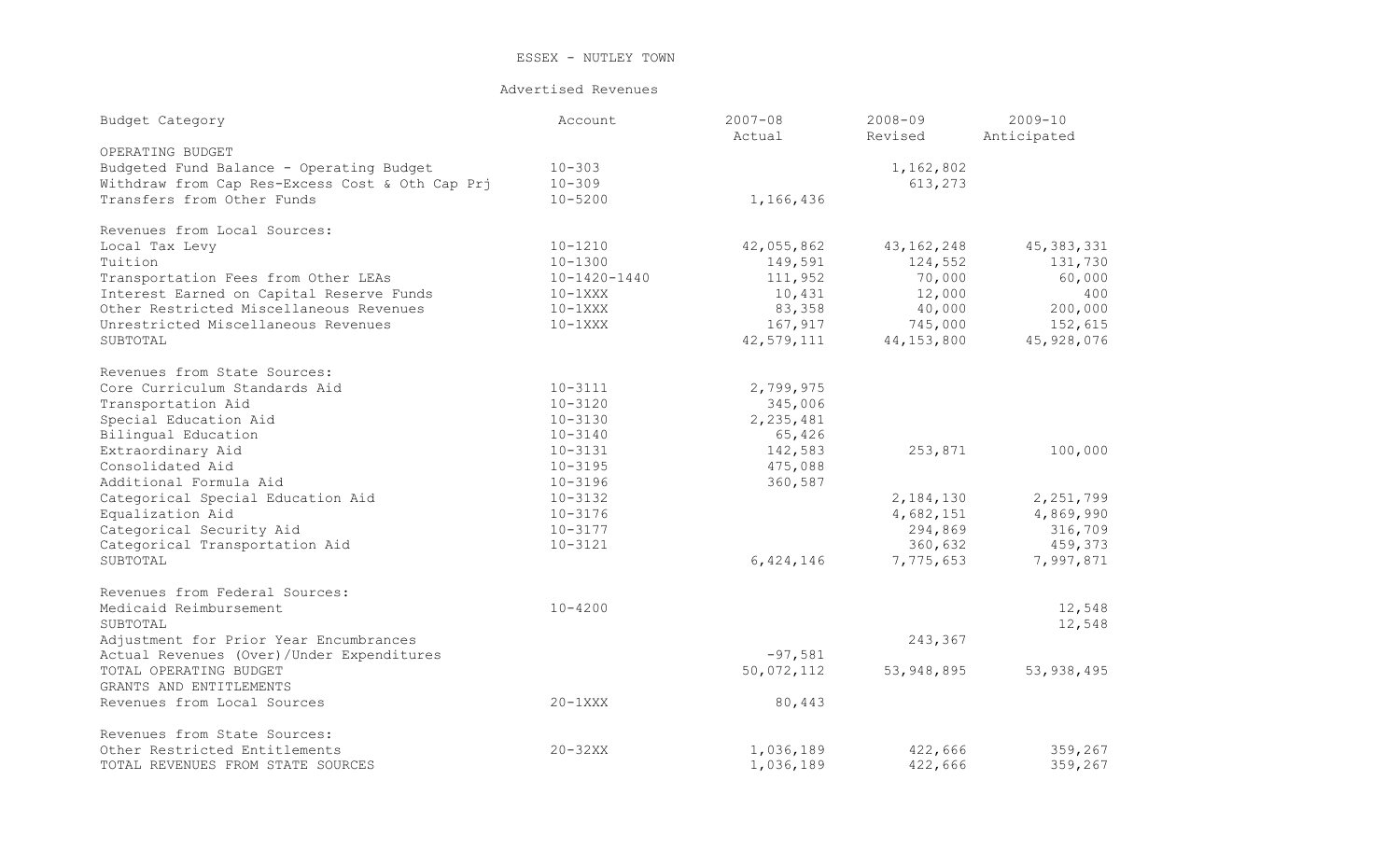| Title I                                   | $20 - 4411 - 4416$ | 152,026    | 293,774      | 249,708      |
|-------------------------------------------|--------------------|------------|--------------|--------------|
| I.D.E.A. Part B (Handicapped)             | $20 - 4420 - 4429$ | 953,280    | 877,975      | 746,278      |
| Vocational Education                      | 20-4430            | 22,861     | 21,521       | 18,293       |
| Other                                     | $20 - 4$ XXX       | 147,544    | 150,560      | 127,977      |
| TOTAL REVENUES FROM FEDERAL SOURCES       |                    | 1,275,711  | 1,343,830    | 1, 142, 256  |
| TOTAL GRANTS AND ENTITLEMENTS             |                    | 2,392,343  | 1,766,496    | 1,501,523    |
| REPAYMENT OF DEBT                         |                    |            |              |              |
| Budgeted Fund Balance                     | $40 - 303$         |            |              |              |
| Revenues from Local Sources:              |                    |            |              |              |
| Local Tax Levy                            | 40-1210            | 1,283,284  | 3,269,148    | 2,765,764    |
| TOTAL REVENUES FROM LOCAL SOURCES         |                    | 1,283,284  | 3,269,148    | 2,765,764    |
| Revenues from State Sources:              |                    |            |              |              |
| Debt Service Aid Type II                  | $40 - 3160$        | 11,020     | 1,311,714    | 975,985      |
| TOTAL LOCAL REPAYMENT OF DEBT             |                    | 1,294,304  | 4,580,864    | 3,741,749    |
| Actual Revenues (Over)/Under Expenditures |                    | $-1$       |              |              |
| TOTAL REPAYMENT OF DEBT                   |                    | 1,294,303  | 4,580,864    | 3,741,749    |
| TOTAL REVENUES/SOURCES                    |                    | 53,758,758 | 60, 296, 255 | 59, 181, 767 |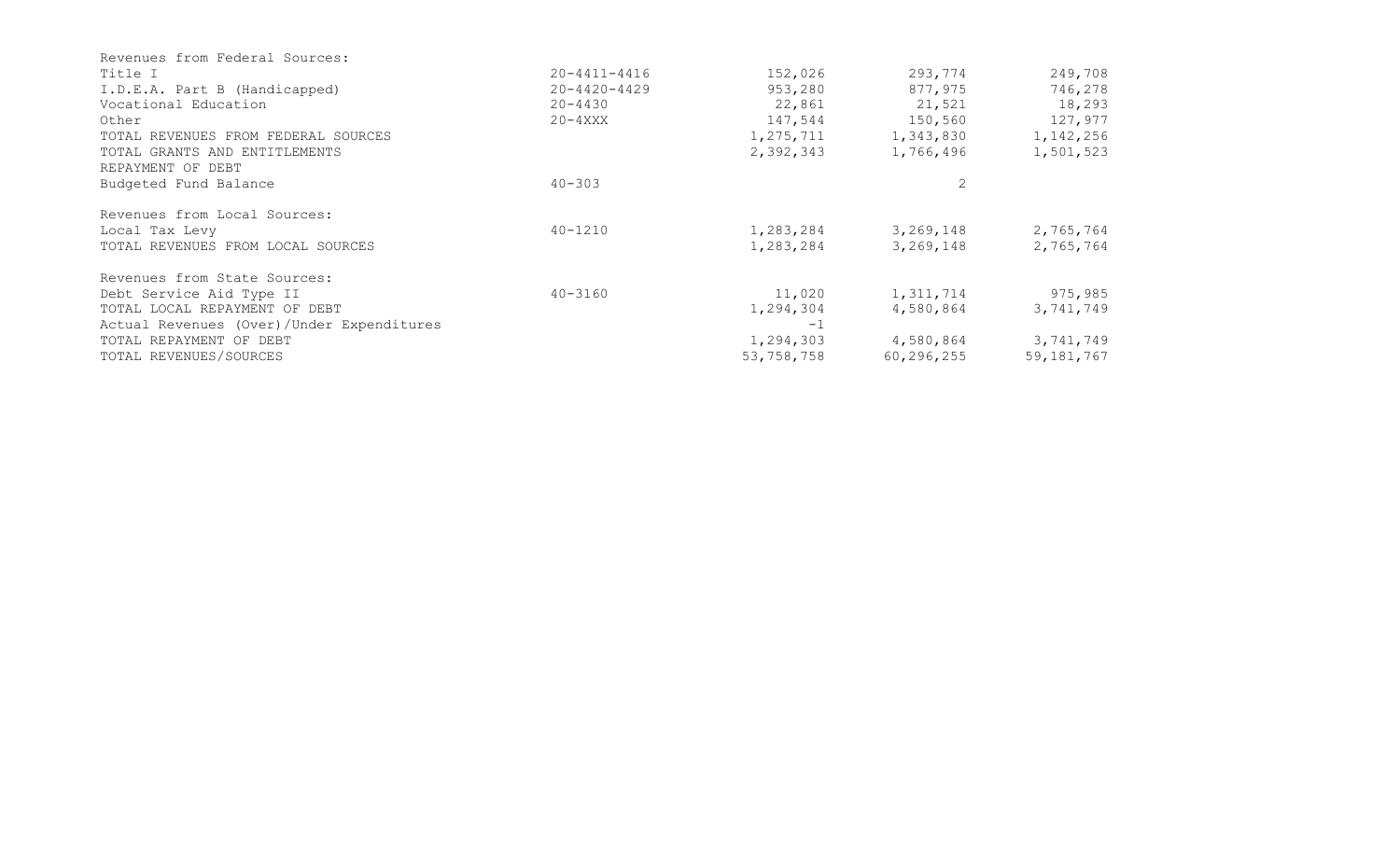### Advertised Appropriations

| Budget Category                                  | Account                | $2007 - 08$<br>Expenditures | $2008 - 09$<br>Rev. Approp. | $2009 - 10$<br>Appropriations |
|--------------------------------------------------|------------------------|-----------------------------|-----------------------------|-------------------------------|
| GENERAL CURRENT EXPENSE                          |                        |                             |                             |                               |
| Instruction:                                     |                        |                             |                             |                               |
| Regular Programs                                 | 11-1XX-100-XXX         | 18,515,442                  | 18, 464, 418                | 18,466,593                    |
| Special Education                                | $11-2XX-100-XXX$       | 2,779,684                   | 3,388,028                   | 3,654,571                     |
| Basic Skills/Remedial                            | 11-230-100-XXX         | 874,307                     | 746,338                     | 536,851                       |
| Bilingual Education                              | $11 - 240 - 100 - XXX$ | 190,127                     | 205,232                     | 240,232                       |
| Vocational Programs - Local                      | $11-3XX-100-XXX$       | 2,500                       | 2,500                       | 2,500                         |
| School-Spon. Co/Extra-Curr. Activities           | $11 - 401 - 100 - XXX$ | 178,407                     | 170,340                     | 108,000                       |
| School Sponsored Athletics                       | $11 - 402 - 100 - XXX$ | 769,849                     | 884,976                     | 536,527                       |
| Other Instructional Programs                     | $11-4XX-100-XXX$       | 190,011                     | 269,482                     | 267,147                       |
| Community Services Programs/Operations           | $11 - 800 - 330 - XXX$ | 14,483                      | 13,400                      | 13,000                        |
| Support Services:                                |                        |                             |                             |                               |
| Tuition                                          | $11 - 000 - 100 - XXX$ | 2,287,609                   | 3,071,108                   | 3, 223, 647                   |
| Health Services                                  | $11 - 000 - 213 - XXX$ | 627,535                     | 628,378                     | 666,121                       |
| Speech, OT, PT, Related & Extraordinary Services | $11 - 000 - 216, 217$  | 913,857                     | 754,813                     | 963,517                       |
| Guidance                                         | $11 - 000 - 218 - XXX$ | 1,041,107                   | 1,242,203                   | 1,229,004                     |
| Child Study Teams                                | $11 - 000 - 219 - XXX$ | 930,336                     | 867,213                     | 1,047,720                     |
| Improvement of Instructional Services            | $11 - 000 - 221 - XXX$ | 256,716                     | 335,963                     | 204,777                       |
| Educational Media Services - School Library      | 11-000-222-XXX         | 849,499                     | 863,902                     | 832,493                       |
| Instructional Staff Training Services            | 11-000-223-XXX         | 13,359                      | 25,350                      | 24,950                        |
| General Administration                           | $11 - 000 - 230 - XXX$ | 1,016,461                   | 1,264,681                   | 1,060,264                     |
| School Administration                            | $11 - 000 - 240 - XXX$ | 2,981,512                   | 2,864,448                   | 2,924,772                     |
| Central Svcs & Admin Info Technology             | $11 - 000 - 25X - XXX$ | 1,067,057                   | 1,138,044                   | 1,122,625                     |
| Operation and Maintenance of Plant Services      | $11 - 000 - 26X - XXX$ | 4,706,502                   | 4,949,627                   | 4,766,887                     |
| Student Transportation Services                  | 11-000-270-XXX         | 1,613,184                   | 1,856,771                   | 1,729,855                     |
| Personal Services - Employee Benefits            | 11-XXX-XXX-2XX         | 7,704,224                   | 9,060,860                   | 10, 171, 042                  |
| Food Services                                    | 11-000-310-XXX         | 175,000                     | 160,000                     | 125,000                       |
| Total Support Services Expenditures              |                        | 26, 183, 958                | 29,083,361                  | 30,092,674                    |
| TOTAL GENERAL CURRENT EXPENSE                    |                        | 49,698,768                  | 53, 228, 075                | 53, 918, 095                  |
| CAPITAL EXPENDITURES                             |                        |                             |                             |                               |
| Interest Earned on Capital Reserve               | $10 - 604$             |                             | 12,000                      | 400                           |
| Equipment                                        | 12-XXX-XXX-73X         | 214,685                     | 95,547                      | 20,000                        |
| Facilities Acquisition and Construction Services | 12-000-4XX-XXX         | 158,659                     |                             |                               |
| Capital Reserve-Transfer to Capital Expend Fund  | 12-000-4XX-931         |                             | 613,273                     |                               |
| TOTAL CAPITAL EXPENDITURES                       |                        | 373,344                     | 720,820                     | 20,400                        |
| OPERATING BUDGET GRAND TOTAL                     |                        | 50,072,112                  | 53, 948, 895                | 53, 938, 495                  |
| SPECIAL GRANTS AND ENTITLEMENTS                  |                        |                             |                             |                               |
| Local Projects<br>Other State Projects:          | 20-XXX-XXX-XXX         | 80,443                      |                             |                               |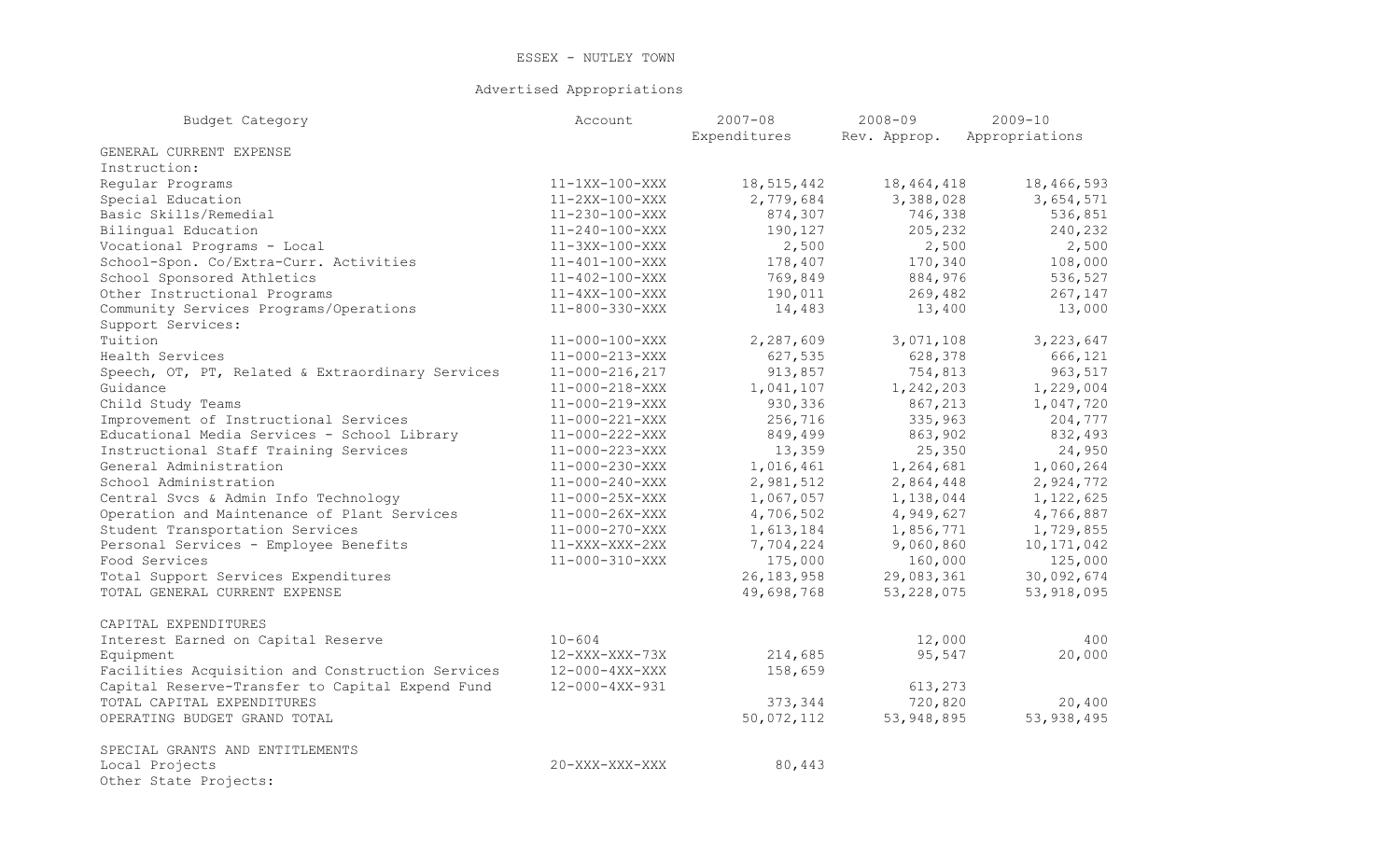| Nonpublic Textbooks                                              | 20-XXX-XXX-XXX         | 34,588     | 33,228       | 28,244       |
|------------------------------------------------------------------|------------------------|------------|--------------|--------------|
| Nonpublic Auxiliary Services                                     | 20-XXX-XXX-XXX         |            | 205,242      | 174,456      |
| Nonpublic Handicapped Services                                   | 20-XXX-XXX-XXX         |            | 116,720      | 99,212       |
| Nonpublic Nursing Services                                       | 20-XXX-XXX-XXX         | 47,092     | 44,236       | 37,601       |
| Nonpublic Technology Initiative                                  | 20-XXX-XXX-XXX         | 24,760     | 23,240       | 19,754       |
| Other Special Projects                                           | 20-XXX-XXX-XXX         | 929,749    |              |              |
| Total State Projects                                             |                        | 1,036,189  | 422,666      | 359,267      |
| Federal Projects:                                                |                        |            |              |              |
| Title I                                                          | 20-XXX-XXX-XXX         | 152,026    | 293,774      | 249,708      |
| I.D.E.A. Part B (Handicapped)                                    | 20-XXX-XXX-XXX         | 953,280    | 877,975      | 746,278      |
| Vocational Education                                             | 20-XXX-XXX-XXX         | 22,861     | 21,521       | 18,293       |
| Other Special Projects                                           | 20-XXX-XXX-XXX         | 147,544    | 150,560      | 127,977      |
| Total Federal Projects                                           |                        | 1,275,711  | 1,343,830    | 1, 142, 256  |
| TOTAL GRANTS AND ENTITLEMENTS                                    |                        | 2,392,343  | 1,766,496    | 1,501,523    |
| REPAYMENT OF DEBT                                                |                        |            |              |              |
| Repayment of Debt - Regular                                      | 40-701-510-XXX         | 1,294,303  | 4,580,862    | 3,741,749    |
| Increase in Debt Service Reserve                                 | $40 - 608$             |            | 2            |              |
| TOTAL REPAYMENT OF DEBT                                          |                        | 1,294,303  | 4,580,864    | 3,741,749    |
| Total Expenditures                                               |                        | 53,758,758 | 60, 296, 255 | 59, 181, 767 |
| DEDUCT EXPENDITURES INCLUDED IN MULTIPLE FUNDS DUE TO TRANSFERS: |                        |            |              |              |
| Local Contrib-Transfer to Grants & Entitlements                  | 11-1XX-100-930         |            |              |              |
| Capital Reserve - Transfer to Repayment of Debt                  | $12 - 000 - 400 - 933$ |            |              |              |
| TOTAL EXPENDITURES NET OF TRANSFERS                              |                        | 53,758,758 | 60, 296, 255 | 59, 181, 767 |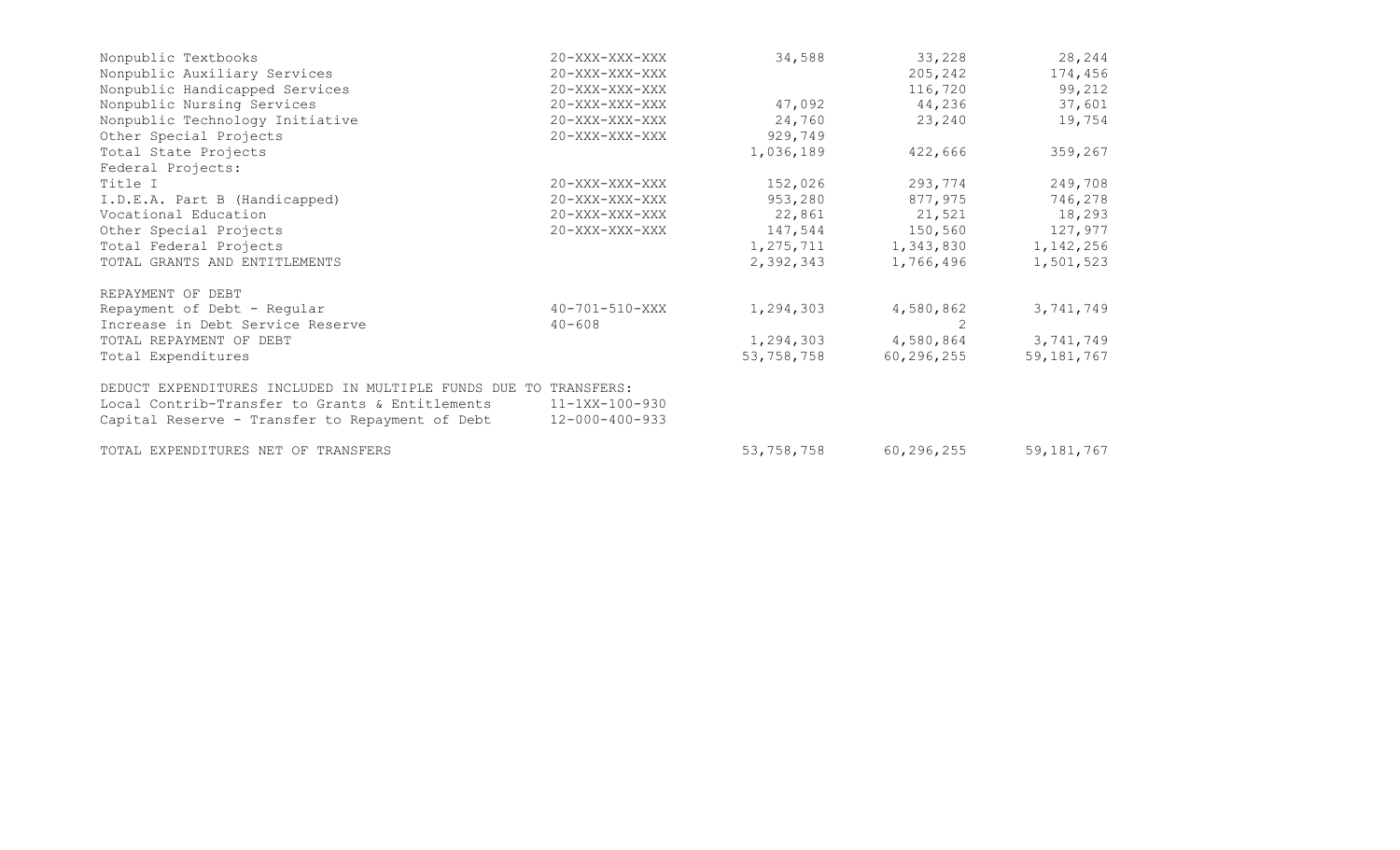### Advertised Recapitulation of Balance

|                                   | Audited   | Audited   | Estimated | Estimated |
|-----------------------------------|-----------|-----------|-----------|-----------|
|                                   | Balance   | Balance   | Balance   | Balance   |
| Budget Category                   | 6/30/2007 | 6/30/2008 | 6/30/2009 | 6/30/2010 |
| Unreserved:                       |           |           |           |           |
| General Operating Budget          | 653,431   | 1,230,603 | 229,246   | 229,246   |
| Repayment of Debt                 |           |           |           |           |
| Reserved for Specific Purposes:   |           |           |           |           |
| General Operating Budget:         |           |           |           |           |
| Capital Reserve                   | 489,609   | 736,150   | 134,877   | 135,277   |
| Adult Education Programs          |           |           |           |           |
| Maintenance Reserve               |           |           |           |           |
| Legal Reserve                     | 605,253   |           |           |           |
| Tuition Reserve                   |           |           |           |           |
| Current Expense Emergency Reserve |           |           |           |           |
| Reserved for Repayment of Debt    |           |           |           |           |
|                                   |           |           |           |           |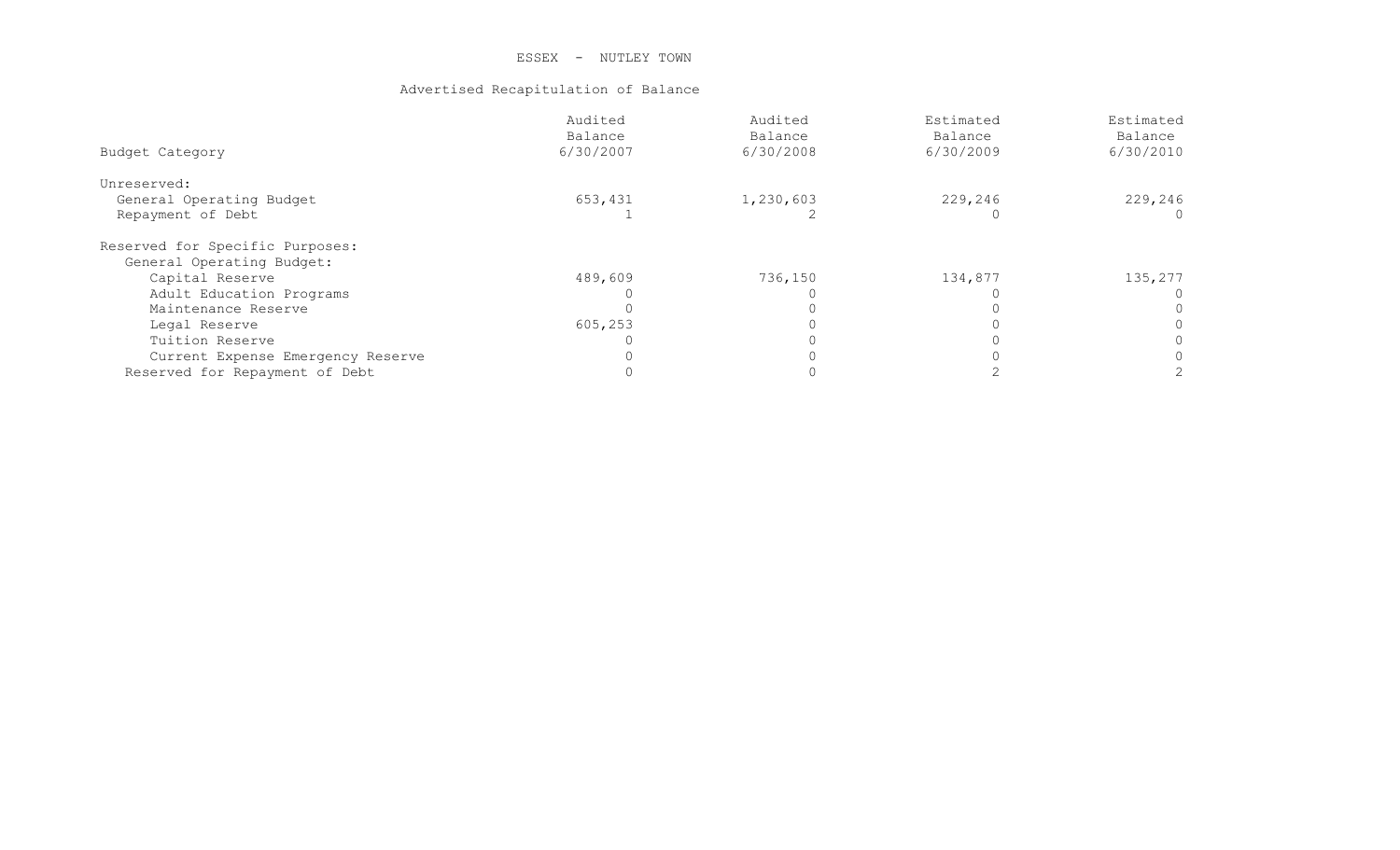#### Advertised Per Pupil Cost Calculations

|                                                 | $2009 - 2010$         |                       |                                   |                                  |                                 |
|-------------------------------------------------|-----------------------|-----------------------|-----------------------------------|----------------------------------|---------------------------------|
|                                                 | $2006 - 07$<br>Actual | $2007 - 08$<br>Actual | $2008 - 09$<br>Original<br>Budget | $2008 - 09$<br>Revised<br>Budget | 2009-2010<br>Proposed<br>Budget |
| Per Pupil Cost Calculations:                    | (1)                   | (2)                   | (3)                               | (4)                              | (5)                             |
| Total Comparative Per Pupil Cost                | 10469                 | 11408                 | 11916                             | 11939                            | 12080                           |
| Total Classroom Instruction                     | 6232                  | 6819                  | 7337                              | 7110                             | 7319                            |
| Classroom-Salaries and Benefits                 | 5968                  | 6424                  | 7029                              | 6800                             | 7049                            |
| Classroom-General Supplies and Textbooks        | 240                   | 352                   | 249                               | 249                              | 204                             |
| Classroom-Purchased Services and Other          | 24                    | 43                    | 60                                | 60                               | 66                              |
| Total Support Services                          | 1257                  | 1385                  | 1455                              | 1433                             | 1546                            |
| Support Services-Salaries and Benefits          | 1163                  | 1234                  | 1329                              | 1290                             | 1408                            |
| Total Administrative Costs                      | 1332                  | 1500                  | 1296                              | 1568                             | 1544                            |
| Administration-Salaries and Benefits            | 1105                  | 1275                  | 1099                              | 1289                             | 1348                            |
| Total Operations and Maintenance of Plant       | 1298                  | 1332                  | 1413                              | 1413                             | 1369                            |
| Operations & Maintenance of Plant-Salary & Ben. | 821                   | 856                   | 921                               | 916                              | 846                             |
| Total Food Services Costs                       | 39                    | 44                    | 40                                | 40                               | 31                              |
| Total Extracurricular Costs                     | 264                   | 272                   | 307                               | 309                              | 195                             |
| Total Equipment Costs                           | 58                    | 54                    | 21                                | 24                               | 5                               |
| Employee Benefits as a % of Salaries            | 21.7                  | 23.0                  | 26.7                              | 26.1                             | 29.2                            |

The information presented in columns 1 through 3 as well as the related descriptions of the per pupil cost calculations are contained in the 2009 Comparative Spending Guide and can be found on the Department of Education's Internet address: http://www.state.nj.us/ education under Finance, when available. This publication is available in the board office and public libraries. The same calculations were performed using the 2008-09 revised appropriations and 2009-10 budgeted appropriations presented in this advertised budget. Total Comparative Per Pupil Cost is defined as current expense exclusive of tuition expenditures, transportation, residential costs, and judgments against the school district. For all years, it also includes the restricted entitlement aids. With the exception of Total Equipment Cost, each of the other per pupil cost calculations presented is a component of the total comparative per pupil cost, although all components are not shown.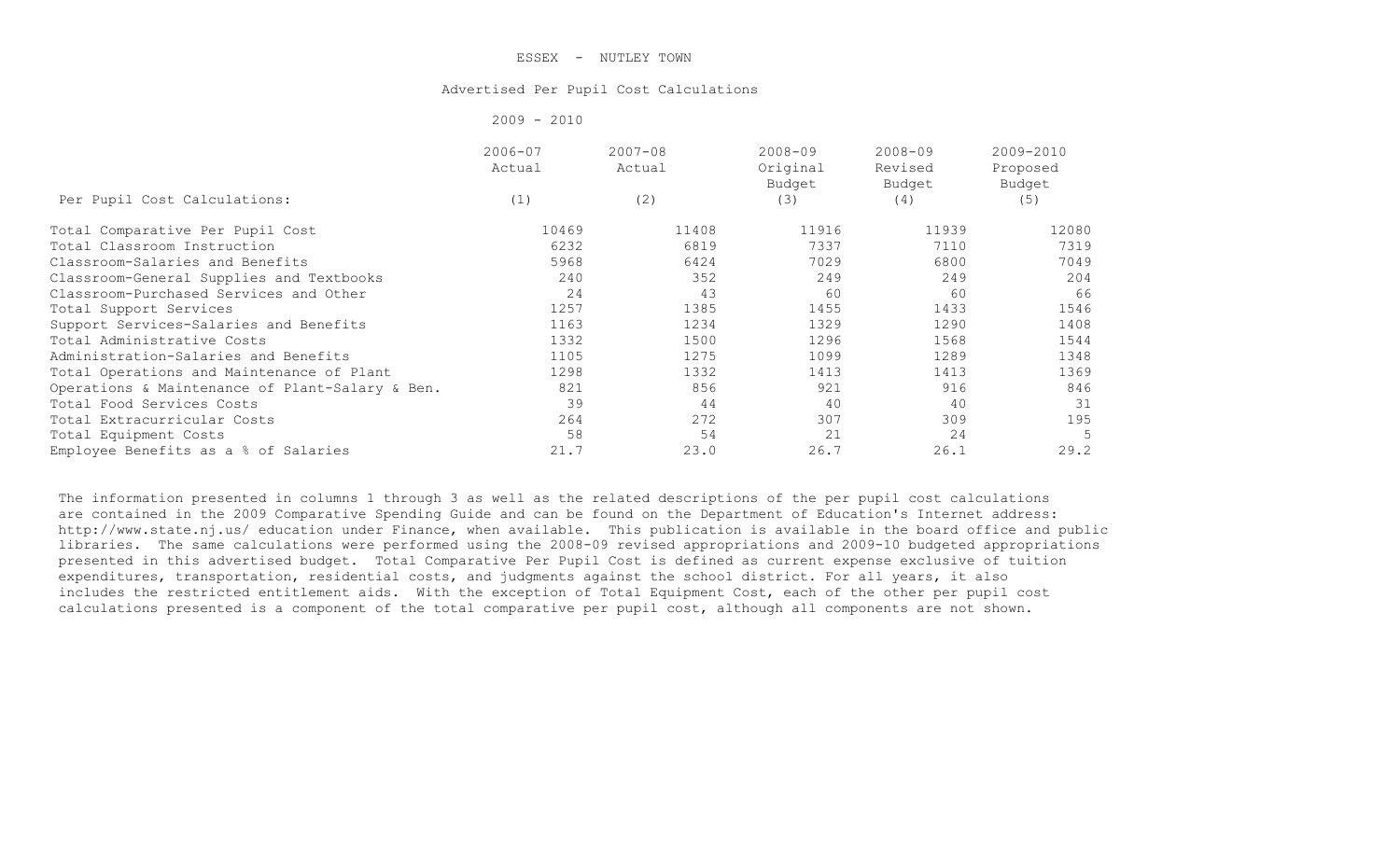Unusual Revenues and Appropriations

Line Number Revenue Source or <br>
09-10 Amount Description of circumstances Approp. Due to

Total Unusual Revenues:

0 Total Unusual Appropriations: 0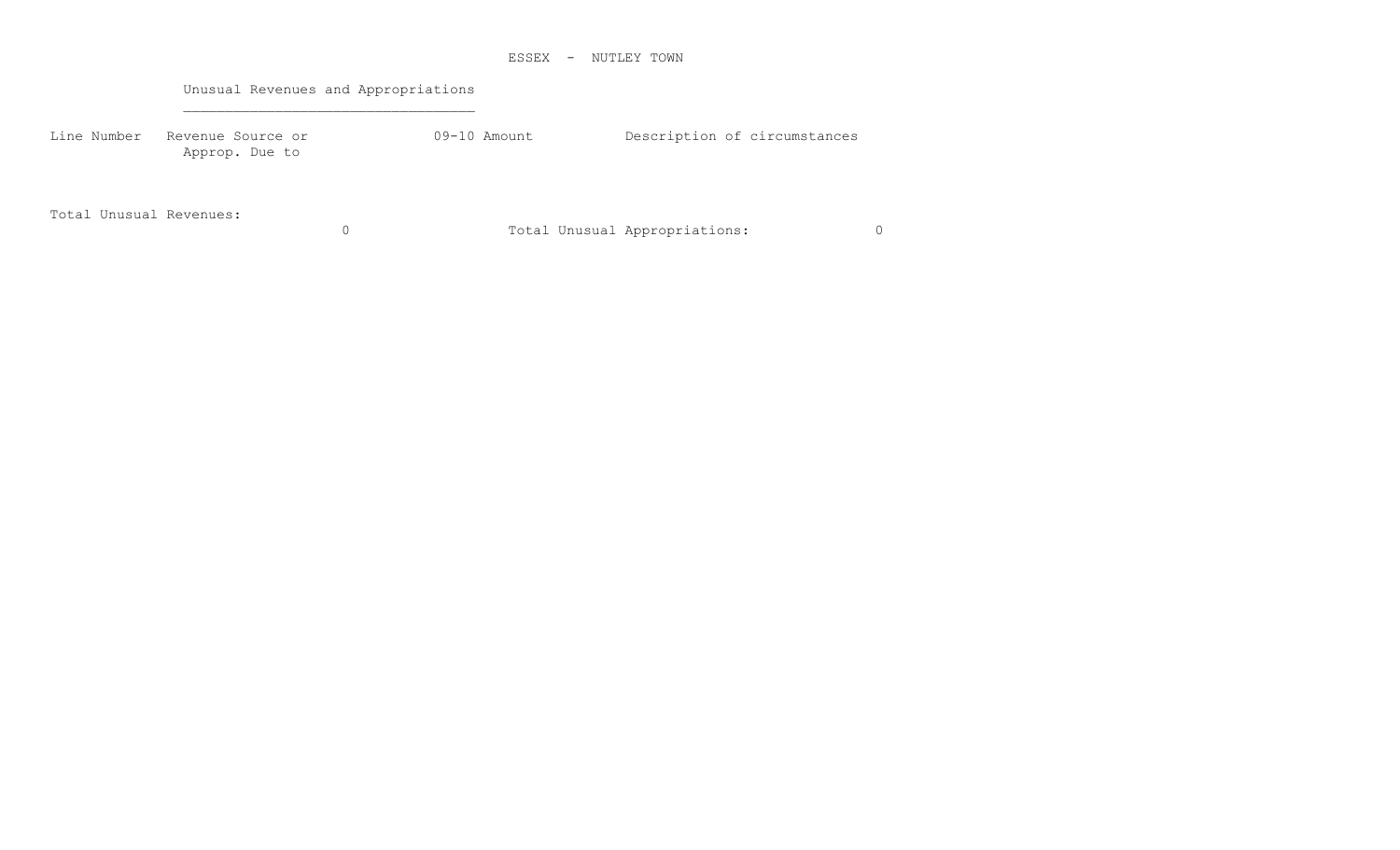Shared Services -- Description of Shared Services

 School facilities used by township recreation department. Vehicle fuel is purchased through township consortium. District helps with cutting and preping township fields for sports. Joint Transportation agreements with Kearny, Belleville, Bloomfield BOEs. Transportation Agreements with Sussex & Essex Regional Coop and Union County Educational Commission. Educational Data Services, Inc. used for Purchasing. District removes snow in streets in front of schools to help township. District helps cut grass in parks and share tractor for cutting grass. District and township jointly own and maintain Demuro Park. District maintains Boys Park which is owned by County. District is part of Suburban Essex Joint Insurance Fund. District helps township with emergency management assistance and the use of facilities for evacuation and also help with manpower if needed. Crew house jointly owned with Kearny and Belleville BOE's.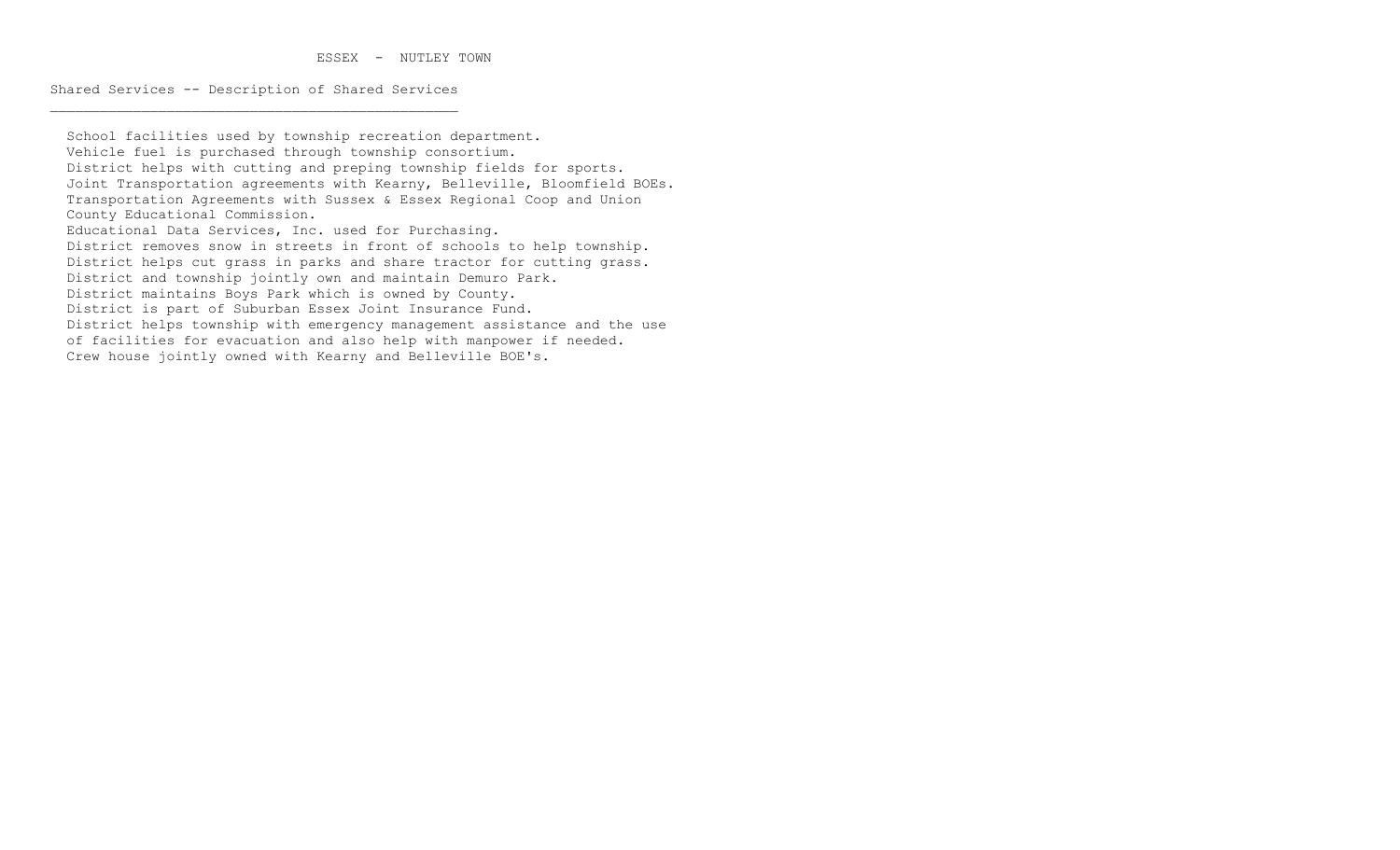22a. Estimated Tax Rate Information

\_\_\_\_\_\_\_\_\_\_\_\_\_\_\_\_\_\_\_\_\_\_\_\_\_\_\_\_\_\_

A. Estimated 09-10 School Tax Rate

| WITHOUT REPAYMENT OF DEBT OR ADJUSTMENTS<br>General Fund School Levy<br>Estimated Net Taxable Valuation (as of 10/01/2008)<br>Estimated 09-10 General Fund School Tax Rate= $(A) / (B) X100$            | $44, 272, 790$ (A)<br>4,176,524,000 (B)<br>$1.0600$ (C) |  |
|---------------------------------------------------------------------------------------------------------------------------------------------------------------------------------------------------------|---------------------------------------------------------|--|
| WITH REPAYMENT OF DEBT AND ADJUSTMENTS                                                                                                                                                                  |                                                         |  |
| Total School Levy<br>Estimated Net Taxable Valuation (as of $10/01/2008$ ) 4,176,524,000 (E)<br>Estimated 09-10 Total School Tax Rate= $(D) / (E) X 100$                                                | $47, 290, 246$ (D)<br>$1.1323$ (F)                      |  |
| B. Estimated 09-10 Equalized School Tax Rate                                                                                                                                                            |                                                         |  |
| WITHOUT REPAYMENT OF DEBT OR ADJUSTMENTS<br>General Fund School Levy<br>Estimated Equalized Valuation (as of 10/01/2008)<br>Estimated 09-10 Equalized General Fund School<br>Tax Rate= $(G) / (H) X100$ | 44,272,790 (G)<br>$4,343,501,151$ (H)<br>$1.0193$ (I)   |  |
| WITH REPAYMENT OF DEBT AND ADJUSTMENTS                                                                                                                                                                  |                                                         |  |
| Total School Levy<br>Estimated Equalized Valuation (as of 10/01/2008)<br>Estimated 09-10 Equalized Total School                                                                                         | $47, 290, 246$ (J)<br>$4,343,501,151$ (K)               |  |
| Tax Rate= $(J) / (K) X100$                                                                                                                                                                              | 1.0888(L)                                               |  |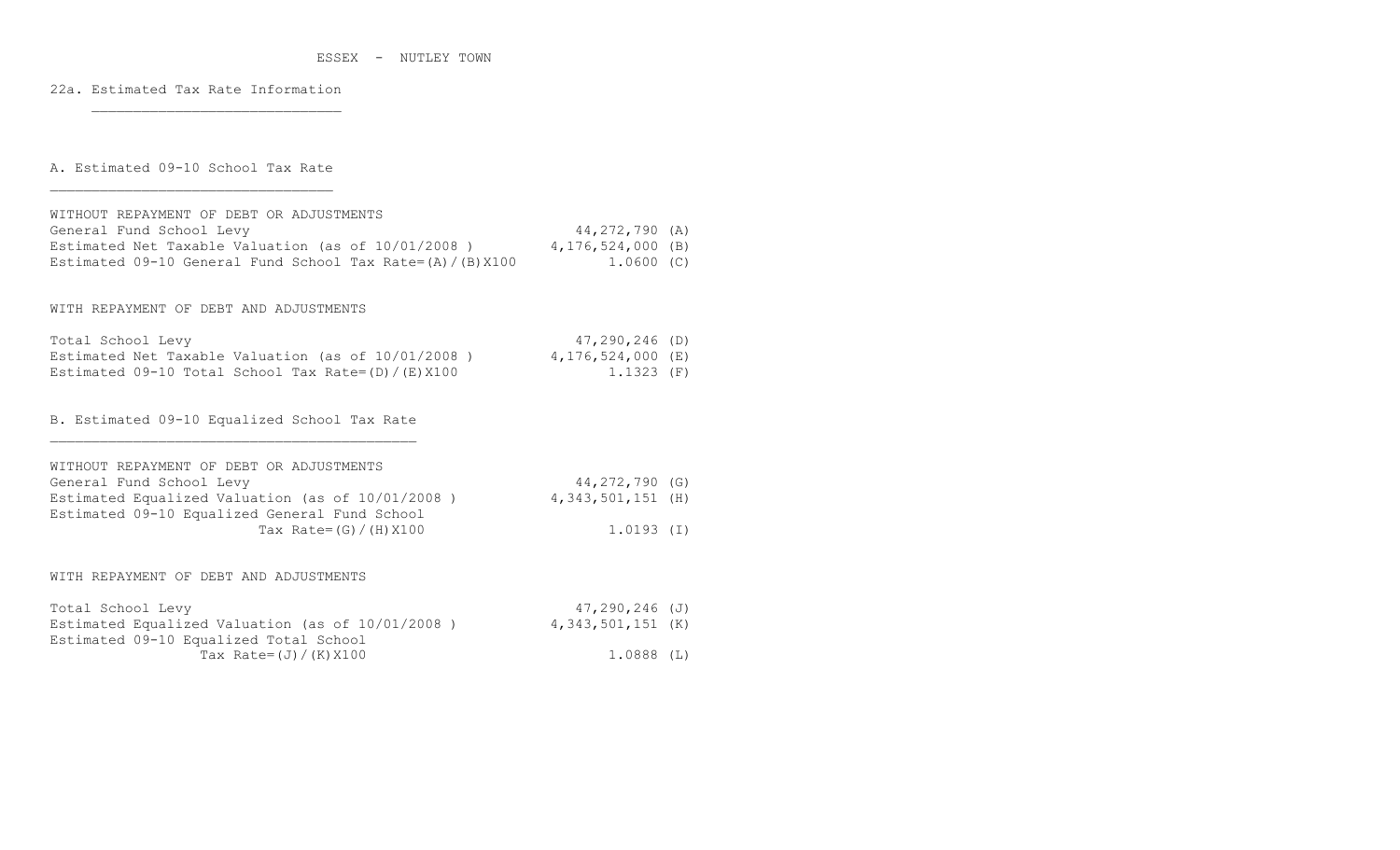| Name<br>Job Title                                                                                                                                                                                                                       | Joseph Zarra<br>Superintendent                                           |
|-----------------------------------------------------------------------------------------------------------------------------------------------------------------------------------------------------------------------------------------|--------------------------------------------------------------------------|
| Base Annual Salary<br><b>FTE</b><br>Shared with Another District?<br>Contract Terms:                                                                                                                                                    | 184,000<br>1<br>N                                                        |
| Beginning Date of Contract<br>Ending Date of Contract<br>Annual Work Days<br>Annual Vacation Days<br>Annual Sick Days<br>Annual Personal Days<br>Annual Consulting Days<br>Other Non-working days<br>Description-Other Non-working Days | 07/01/2007<br>06/30/2010<br>240<br>25<br>12<br>5<br>$\Omega$<br>$\Omega$ |
| Benefits:<br>Allowances<br><b>Bonuses</b><br>Stipends<br>District Contributions above Teacher amount for:<br>Health Insurance<br>Dental Insurance<br>Life Insurance<br>Other Insurances<br>Retirement Plans                             | 1,969<br>0<br>$\Omega$<br>$\Omega$<br>0<br>0<br>0<br>$\Omega$            |
| Post-Employment Benefits<br>Description of:<br>Buyback of Sick Days<br>Buyback of Vac. Days<br>Buyback of Personal Days<br>Other Post-Emp. Benefits<br>Other Post-Emp. Benefits<br>Other Post-Emp. Benefits                             | 40,000                                                                   |
| In-Kind and Other Remuneration<br>Description of:<br>Annual Buyback of Sick Days<br>Annual Buyback of Vac. Days<br>Annual Buyback of Personal Days<br>All Other In-Kind/Remuneration<br>Additional Comments                             | $\Omega$                                                                 |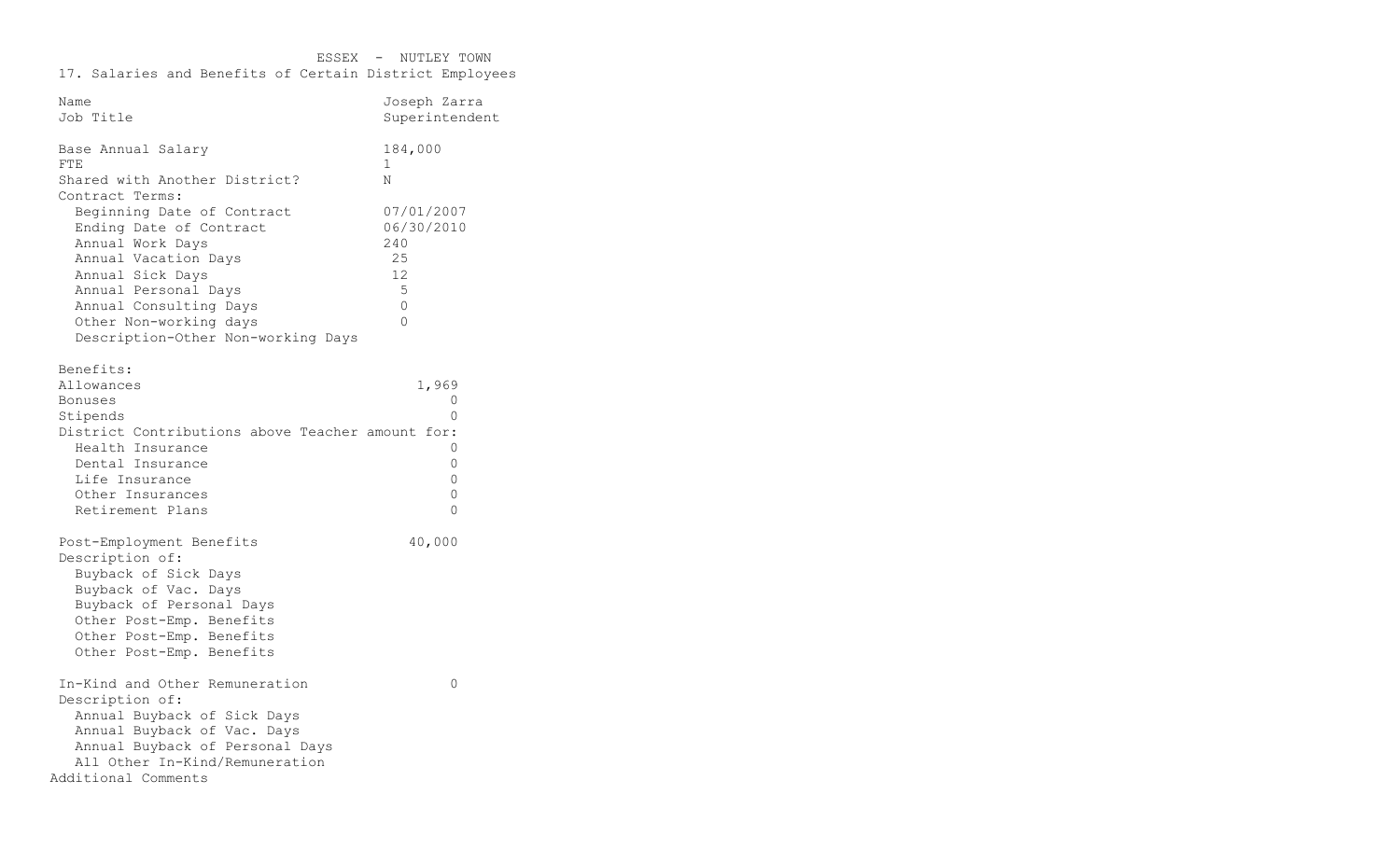| Name                                                                                                                                                                                                                                                                                                                            | Mariana Francioso                                                                                           |
|---------------------------------------------------------------------------------------------------------------------------------------------------------------------------------------------------------------------------------------------------------------------------------------------------------------------------------|-------------------------------------------------------------------------------------------------------------|
| Job Title                                                                                                                                                                                                                                                                                                                       | Assistant Superintendent                                                                                    |
| Base Annual Salary<br><b>FTE</b><br>Shared with Another District?<br>Contract Terms:<br>Beginning Date of Contract<br>Ending Date of Contract<br>Annual Work Days<br>Annual Vacation Days<br>Annual Sick Days<br>Annual Personal Days<br>Annual Consulting Days<br>Other Non-working days<br>Description-Other Non-working Days | 159,000<br>$\mathbf{1}$<br>Ν<br>07/01/2008<br>06/30/2009<br>240<br>25<br>12<br>5<br>$\mathbf 0$<br>$\Omega$ |
| Benefits:<br>Allowances<br><b>Bonuses</b><br>Stipends<br>District Contributions above Teacher amount for:<br>Health Insurance<br>Dental Insurance<br>Life Insurance<br>Other Insurances<br>Retirement Plans                                                                                                                     | 1,719<br>0<br>$\Omega$<br>0<br>$\mathbf 0$<br>0<br>0<br>$\Omega$                                            |
| Post-Employment Benefits<br>Description of:<br>Buyback of Sick Days<br>Buyback of Vac. Days<br>Buyback of Personal Days<br>Other Post-Emp. Benefits<br>Other Post-Emp. Benefits<br>Other Post-Emp. Benefits                                                                                                                     | 15,000                                                                                                      |
| In-Kind and Other Remuneration<br>Description of:<br>Annual Buyback of Sick Days<br>Annual Buyback of Vac. Days<br>Annual Buyback of Personal Days<br>All Other In-Kind/Remuneration<br>Additional Comments                                                                                                                     | 0                                                                                                           |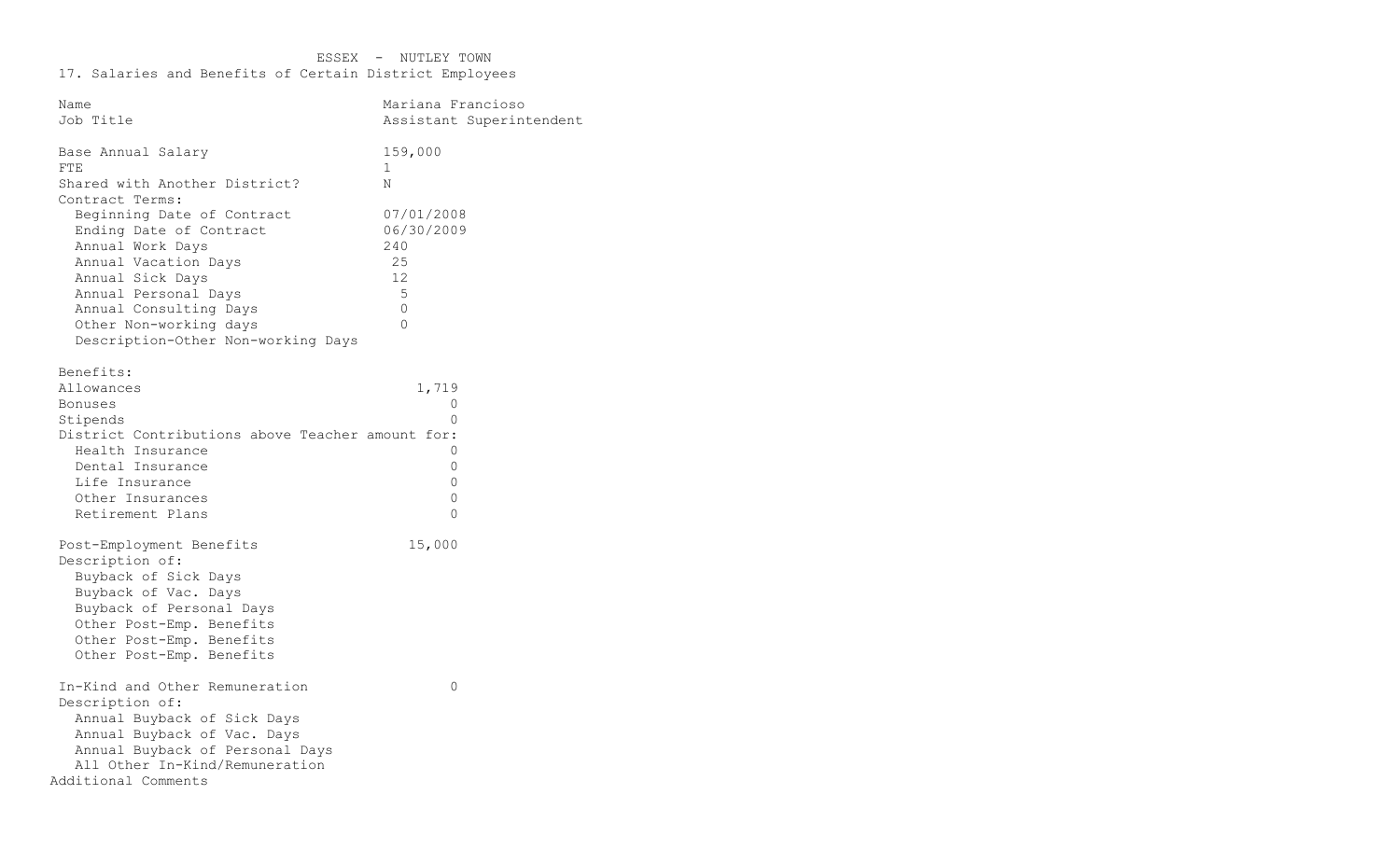| Name                                                                                                                                                                                                                                    | Michael DeVita                                                    |
|-----------------------------------------------------------------------------------------------------------------------------------------------------------------------------------------------------------------------------------------|-------------------------------------------------------------------|
| Job Title                                                                                                                                                                                                                               | Business Administrator                                            |
| Base Annual Salary<br>FTE<br>Shared with Another District?<br>Contract Terms:                                                                                                                                                           | 105,000<br>1<br>Ν                                                 |
| Beginning Date of Contract<br>Ending Date of Contract<br>Annual Work Days<br>Annual Vacation Days<br>Annual Sick Days<br>Annual Personal Days<br>Annual Consulting Days<br>Other Non-working days<br>Description-Other Non-working Days | 07/01/2008<br>06/30/2009<br>240<br>25<br>12<br>5<br>0<br>$\Omega$ |
| Benefits:<br>Allowances<br>Bonuses<br>Stipends<br>District Contributions above Teacher amount for:<br>Health Insurance<br>Dental Insurance<br>Life Insurance<br>Other Insurances<br>Retirement Plans                                    | 729<br>0<br>$\Omega$<br>0<br>0<br>0<br>$\mathbf 0$<br>$\Omega$    |
| Post-Employment Benefits<br>Description of:<br>Buyback of Sick Days<br>Buyback of Vac. Days<br>Buyback of Personal Days<br>Other Post-Emp. Benefits<br>Other Post-Emp. Benefits<br>Other Post-Emp. Benefits                             | 15,000                                                            |
| In-Kind and Other Remuneration<br>Description of:<br>Annual Buyback of Sick Days<br>Annual Buyback of Vac. Days<br>Annual Buyback of Personal Days<br>All Other In-Kind/Remuneration<br>Additional Comments                             | 0                                                                 |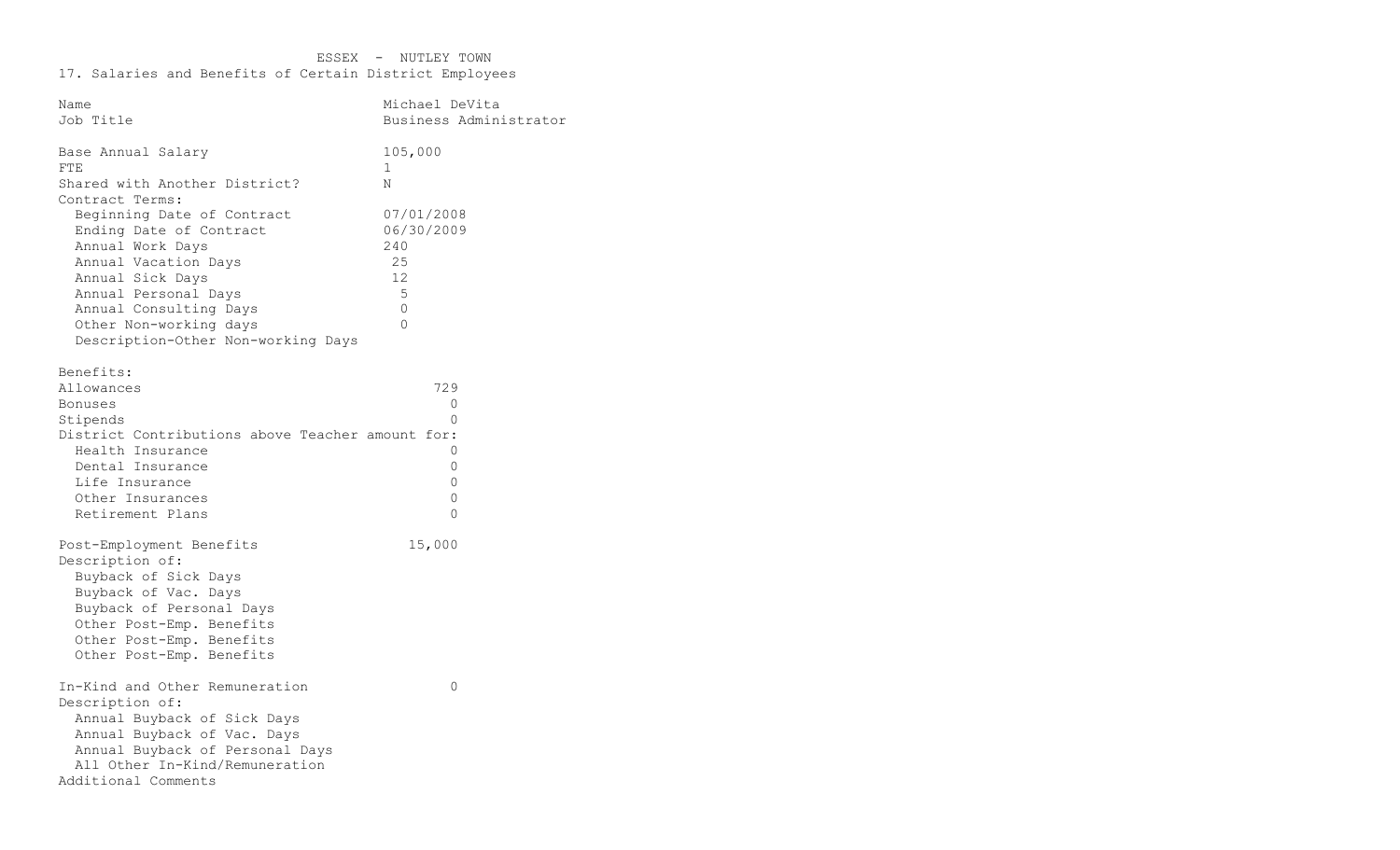| Name                                             | Ian Viemeister  |
|--------------------------------------------------|-----------------|
| Job Title                                        | Other           |
|                                                  | Systems Manager |
| Base Annual Salary                               | 90,500          |
| FTE                                              | $\mathbf 1$     |
| Shared with Another District?                    | N               |
| Contract Terms:                                  |                 |
| Beginning Date of Contract                       | 07/01/2008      |
| Ending Date of Contract                          | 06/30/2009      |
| Annual Work Days                                 | 240             |
| Annual Vacation Days                             | 15              |
| Annual Sick Days                                 | 12              |
| Annual Personal Days                             | 5               |
| Annual Consulting Days                           | $\circ$         |
| Other Non-working days                           | $\Omega$        |
| Description-Other Non-working Days               |                 |
|                                                  |                 |
| Benefits:                                        |                 |
| Allowances                                       | 29              |
| Bonuses                                          | $\Omega$        |
| Stipends                                         | $\Omega$        |
| District Contributions above Teacher amount for: |                 |
| Health Insurance                                 | 0               |
| Dental Insurance                                 | 0               |
| Life Insurance                                   | 0               |
| Other Insurances                                 | $\Omega$        |
| Retirement Plans                                 | $\Omega$        |
|                                                  |                 |
| Post-Employment Benefits                         | $\Omega$        |
| Description of:                                  |                 |
| Buyback of Sick Days                             |                 |
| Buyback of Vac. Days                             |                 |
| Buyback of Personal Days                         |                 |
| Other Post-Emp. Benefits                         |                 |
| Other Post-Emp. Benefits                         |                 |
| Other Post-Emp. Benefits                         |                 |
|                                                  |                 |
| In-Kind and Other Remuneration                   | 0               |
| Description of:                                  |                 |
| Annual Buyback of Sick Days                      |                 |
| Annual Buyback of Vac. Days                      |                 |
| Annual Buyback of Personal Days                  |                 |
| All Other In-Kind/Remuneration                   |                 |
| Additional Comments                              |                 |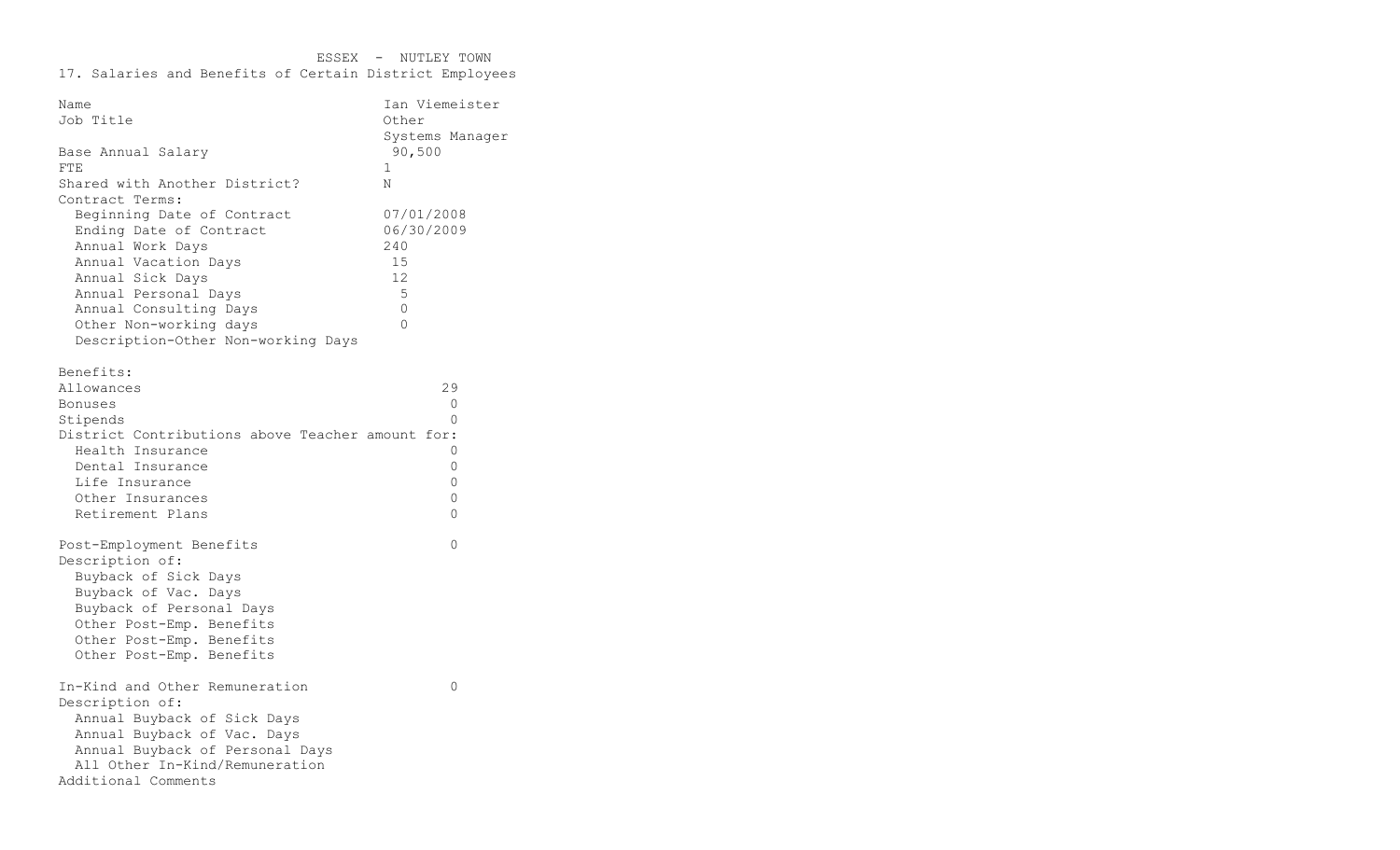| Name                                             | Phil Nicolette |                                |  |
|--------------------------------------------------|----------------|--------------------------------|--|
| Job Title                                        | Other          |                                |  |
|                                                  |                | Manager of Buildings & Grounds |  |
| Base Annual Salary                               | 94,166         |                                |  |
| FTE                                              | 1              |                                |  |
| Shared with Another District?                    | N              |                                |  |
| Contract Terms:                                  |                |                                |  |
| Beginning Date of Contract                       | 07/01/2008     |                                |  |
| Ending Date of Contract                          | 06/30/2009     |                                |  |
| Annual Work Days                                 | 240            |                                |  |
| Annual Vacation Days                             | 15             |                                |  |
| Annual Sick Days                                 | 12             |                                |  |
| Annual Personal Days                             | 5              |                                |  |
| Annual Consulting Days                           | $\mathbf 0$    |                                |  |
| Other Non-working days                           | $\Omega$       |                                |  |
| Description-Other Non-working Days               |                |                                |  |
|                                                  |                |                                |  |
| Benefits:                                        |                |                                |  |
| Allowances                                       | 29             |                                |  |
| <b>Bonuses</b>                                   | $\circ$        |                                |  |
| Stipends                                         | $\Omega$       |                                |  |
| District Contributions above Teacher amount for: |                |                                |  |
| Health Insurance                                 | 0              |                                |  |
| Dental Insurance                                 | 0              |                                |  |
| Life Insurance                                   | $\mathbf{0}$   |                                |  |
| Other Insurances                                 | $\mathbf 0$    |                                |  |
| Retirement Plans                                 | $\Omega$       |                                |  |
|                                                  |                |                                |  |
| Post-Employment Benefits                         | $\Omega$       |                                |  |
| Description of:                                  |                |                                |  |
| Buyback of Sick Days                             |                |                                |  |
| Buyback of Vac. Days                             |                |                                |  |
| Buyback of Personal Days                         |                |                                |  |
| Other Post-Emp. Benefits                         |                |                                |  |
| Other Post-Emp. Benefits                         |                |                                |  |
| Other Post-Emp. Benefits                         |                |                                |  |
|                                                  |                |                                |  |
| In-Kind and Other Remuneration                   | 0              |                                |  |
| Description of:                                  |                |                                |  |
| Annual Buyback of Sick Days                      |                |                                |  |
| Annual Buyback of Vac. Days                      |                |                                |  |
| Annual Buyback of Personal Days                  |                |                                |  |
| All Other In-Kind/Remuneration                   |                |                                |  |
| Additional Comments                              |                |                                |  |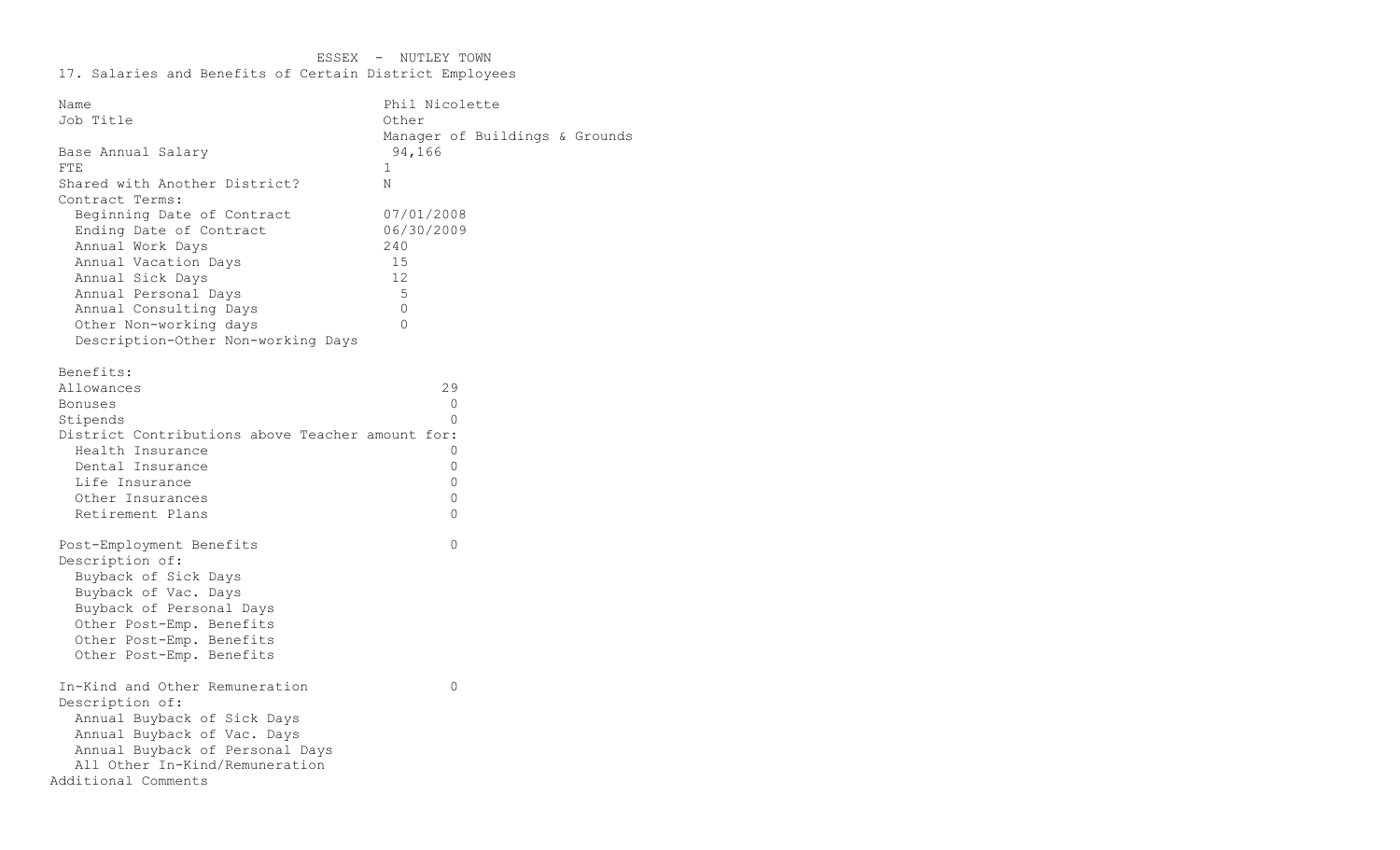| Name                                                              | Jean Unglaub                 |  |
|-------------------------------------------------------------------|------------------------------|--|
| Job Title                                                         | Other<br>Magager of Accounts |  |
| Base Annual Salary<br><b>FTE</b><br>Shared with Another District? | 87,501<br>$\mathbf{1}$<br>N  |  |
| Contract Terms:                                                   |                              |  |
| Beginning Date of Contract                                        | 07/01/2008                   |  |
| Ending Date of Contract                                           | 06/30/2009                   |  |
| Annual Work Days                                                  | 240                          |  |
| Annual Vacation Days                                              | 15                           |  |
| Annual Sick Days                                                  | 12<br>5                      |  |
| Annual Personal Days<br>Annual Consulting Days                    | $\circ$                      |  |
| Other Non-working days                                            | $\Omega$                     |  |
| Description-Other Non-working Days                                |                              |  |
|                                                                   |                              |  |
| Benefits:                                                         |                              |  |
| Allowances                                                        | 0                            |  |
| Bonuses                                                           | 0                            |  |
| Stipends                                                          | 0                            |  |
| District Contributions above Teacher amount for:                  |                              |  |
| Health Insurance                                                  | 0                            |  |
| Dental Insurance                                                  | 0                            |  |
| Life Insurance                                                    | $\mathbf 0$                  |  |
| Other Insurances                                                  | 0                            |  |
| Retirement Plans                                                  | 0                            |  |
| Post-Employment Benefits                                          | $\mathbf 0$                  |  |
| Description of:                                                   |                              |  |
| Buyback of Sick Days                                              |                              |  |
| Buyback of Vac. Days                                              |                              |  |
| Buyback of Personal Days                                          |                              |  |
| Other Post-Emp. Benefits                                          |                              |  |
| Other Post-Emp. Benefits                                          |                              |  |
| Other Post-Emp. Benefits                                          |                              |  |
| In-Kind and Other Remuneration                                    | 0                            |  |
| Description of:                                                   |                              |  |
| Annual Buyback of Sick Days                                       |                              |  |
| Annual Buyback of Vac. Days                                       |                              |  |
| Annual Buyback of Personal Days                                   |                              |  |
| All Other In-Kind/Remuneration                                    |                              |  |
| Additional Comments                                               |                              |  |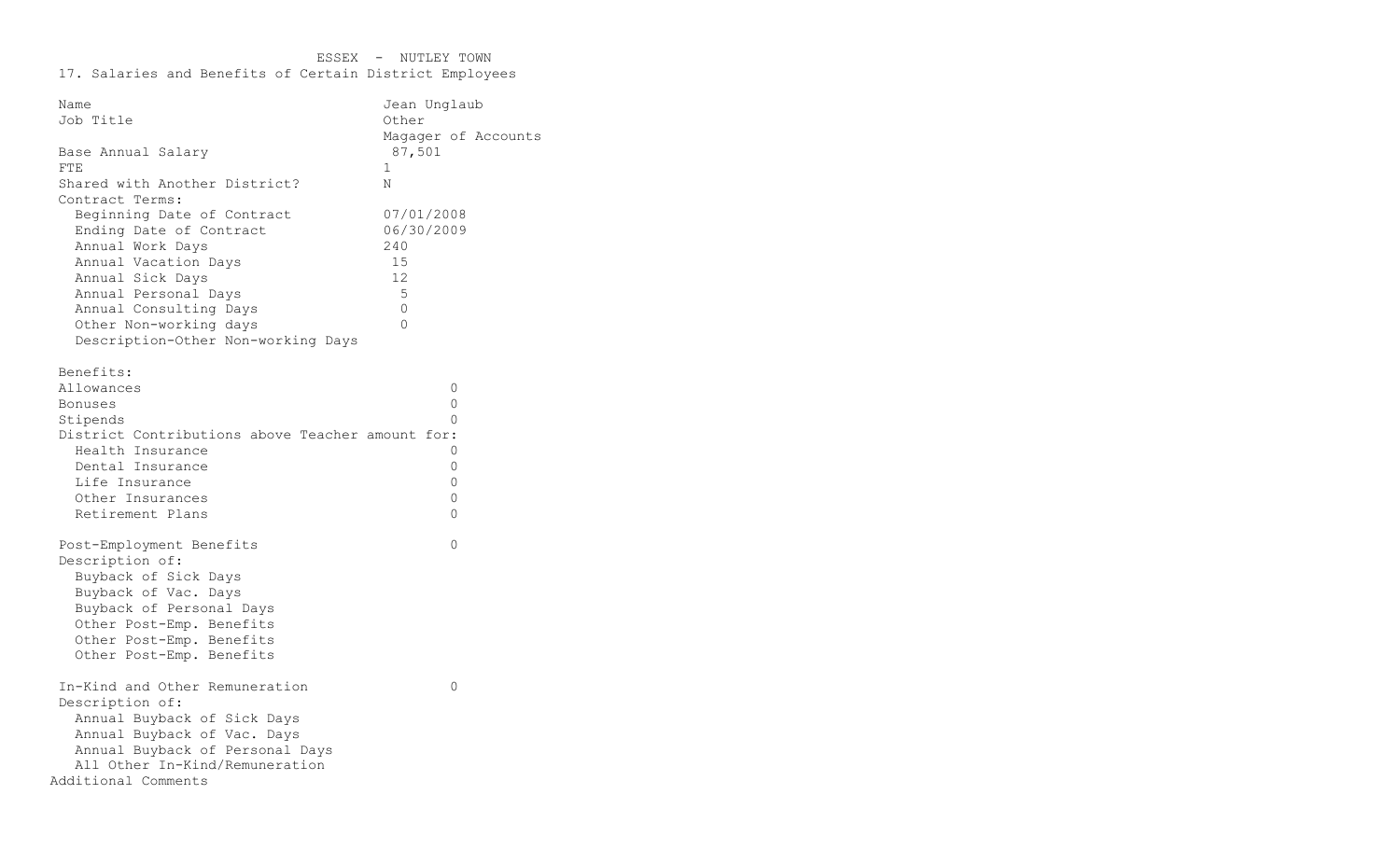| Name                                             | Maria Cervasio           |
|--------------------------------------------------|--------------------------|
| Job Title                                        | Other                    |
|                                                  | Director of Extended Day |
| Base Annual Salary                               | 91,000                   |
| FTE                                              | $\mathbf{1}$             |
| Shared with Another District?                    | Ν                        |
| Contract Terms:                                  |                          |
| Beginning Date of Contract                       | 07/01/2008               |
| Ending Date of Contract                          | 06/30/2009               |
| Annual Work Days                                 | 240                      |
| Annual Vacation Days                             | 15                       |
| Annual Sick Days                                 | 12                       |
| Annual Personal Days                             | 5                        |
| Annual Consulting Days                           | $\mathbf 0$              |
| Other Non-working days                           | $\Omega$                 |
| Description-Other Non-working Days               |                          |
|                                                  |                          |
| Benefits:                                        | 29                       |
| Allowances                                       | 0                        |
| <b>Bonuses</b><br>Stipends                       | $\Omega$                 |
| District Contributions above Teacher amount for: |                          |
| Health Insurance                                 | 0                        |
| Dental Insurance                                 | 0                        |
| Life Insurance                                   | 0                        |
| Other Insurances                                 | $\Omega$                 |
| Retirement Plans                                 | $\Omega$                 |
|                                                  |                          |
| Post-Employment Benefits                         | $\Omega$                 |
| Description of:                                  |                          |
| Buyback of Sick Days                             |                          |
| Buyback of Vac. Days                             |                          |
| Buyback of Personal Days                         |                          |
| Other Post-Emp. Benefits                         |                          |
| Other Post-Emp. Benefits                         |                          |
| Other Post-Emp. Benefits                         |                          |
|                                                  |                          |
| In-Kind and Other Remuneration                   | $\Omega$                 |
| Description of:                                  |                          |
| Annual Buyback of Sick Days                      |                          |
| Annual Buyback of Vac. Days                      |                          |
| Annual Buyback of Personal Days                  |                          |
| All Other In-Kind/Remuneration                   |                          |
| Additional Comments                              |                          |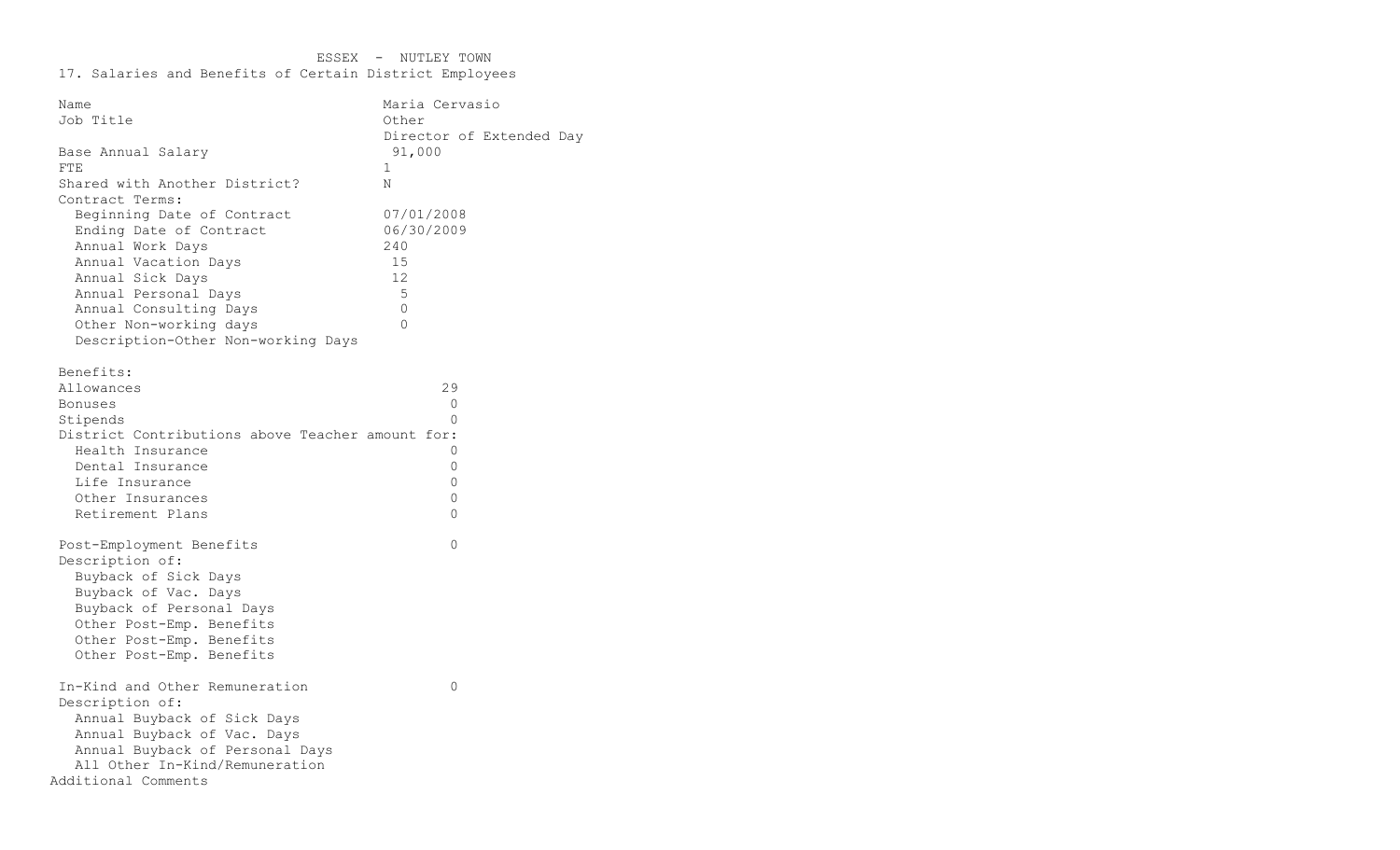| Name                                                         | Kathyrn Mulligan    |
|--------------------------------------------------------------|---------------------|
| Job Title                                                    | Other               |
|                                                              | Executive Secretary |
| Base Annual Salary                                           | 88,423              |
| FTE                                                          | 1                   |
| Shared with Another District?                                | N                   |
| Contract Terms:                                              |                     |
| Beginning Date of Contract                                   | 07/01/2008          |
| Ending Date of Contract                                      | 06/30/2009          |
| Annual Work Days                                             | 240                 |
| Annual Vacation Days                                         | 15                  |
| Annual Sick Days                                             | 12                  |
| Annual Personal Days                                         | 5                   |
| Annual Consulting Days                                       | $\circ$             |
| Other Non-working days                                       | $\Omega$            |
| Description-Other Non-working Days                           |                     |
|                                                              |                     |
| Benefits:                                                    |                     |
| Allowances                                                   | 0<br>$\mathbf 0$    |
| Bonuses                                                      | $\Omega$            |
| Stipends<br>District Contributions above Teacher amount for: |                     |
| Health Insurance                                             | 0                   |
| Dental Insurance                                             | 0                   |
| Life Insurance                                               | $\mathbf 0$         |
| Other Insurances                                             | 0                   |
| Retirement Plans                                             | $\Omega$            |
|                                                              |                     |
| Post-Employment Benefits                                     | $\mathbf 0$         |
| Description of:                                              |                     |
| Buyback of Sick Days                                         |                     |
| Buyback of Vac. Days                                         |                     |
| Buyback of Personal Days                                     |                     |
| Other Post-Emp. Benefits                                     |                     |
| Other Post-Emp. Benefits                                     |                     |
| Other Post-Emp. Benefits                                     |                     |
|                                                              |                     |
| In-Kind and Other Remuneration                               | 0                   |
| Description of:                                              |                     |
| Annual Buyback of Sick Days                                  |                     |
| Annual Buyback of Vac. Days                                  |                     |
| Annual Buyback of Personal Days                              |                     |
| All Other In-Kind/Remuneration                               |                     |
| Additional Comments                                          |                     |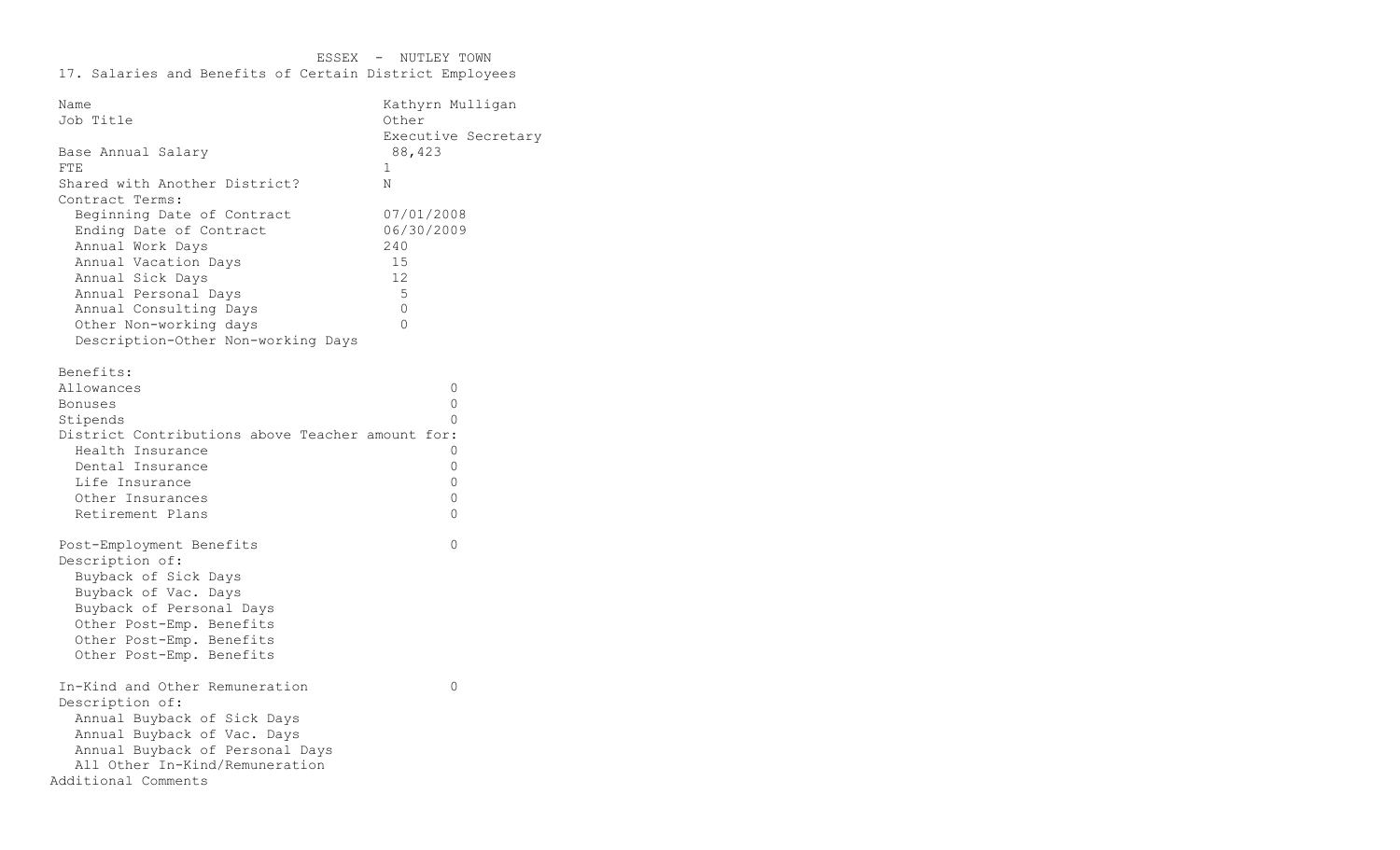| Name                                             | Joyce Marando       |  |
|--------------------------------------------------|---------------------|--|
| Job Title                                        | Other               |  |
|                                                  | Executive Secretary |  |
| Base Annual Salary                               | 78,602              |  |
| <b>FTE</b>                                       | $\mathbf{1}$        |  |
| Shared with Another District?                    | N                   |  |
| Contract Terms:                                  |                     |  |
| Beginning Date of Contract                       | 07/01/2008          |  |
| Ending Date of Contract                          | 06/30/2009          |  |
| Annual Work Days                                 | 240                 |  |
| Annual Vacation Days                             | 15                  |  |
| Annual Sick Days                                 | 12                  |  |
| Annual Personal Days                             | 5                   |  |
| Annual Consulting Days                           | $\circ$             |  |
| Other Non-working days                           | $\Omega$            |  |
| Description-Other Non-working Days               |                     |  |
|                                                  |                     |  |
| Benefits:                                        |                     |  |
| Allowances                                       | 0                   |  |
| Bonuses                                          | 0                   |  |
| Stipends                                         | 0                   |  |
| District Contributions above Teacher amount for: |                     |  |
| Health Insurance                                 | 0                   |  |
| Dental Insurance                                 | 0                   |  |
| Life Insurance                                   | $\mathbf 0$         |  |
| Other Insurances                                 | 0                   |  |
| Retirement Plans                                 | 0                   |  |
| Post-Employment Benefits                         | $\mathbf 0$         |  |
| Description of:                                  |                     |  |
| Buyback of Sick Days                             |                     |  |
| Buyback of Vac. Days                             |                     |  |
| Buyback of Personal Days                         |                     |  |
| Other Post-Emp. Benefits                         |                     |  |
| Other Post-Emp. Benefits                         |                     |  |
| Other Post-Emp. Benefits                         |                     |  |
|                                                  |                     |  |
| In-Kind and Other Remuneration                   | 0                   |  |
| Description of:                                  |                     |  |
| Annual Buyback of Sick Days                      |                     |  |
| Annual Buyback of Vac. Days                      |                     |  |
| Annual Buyback of Personal Days                  |                     |  |
| All Other In-Kind/Remuneration                   |                     |  |
| Additional Comments                              |                     |  |
|                                                  |                     |  |